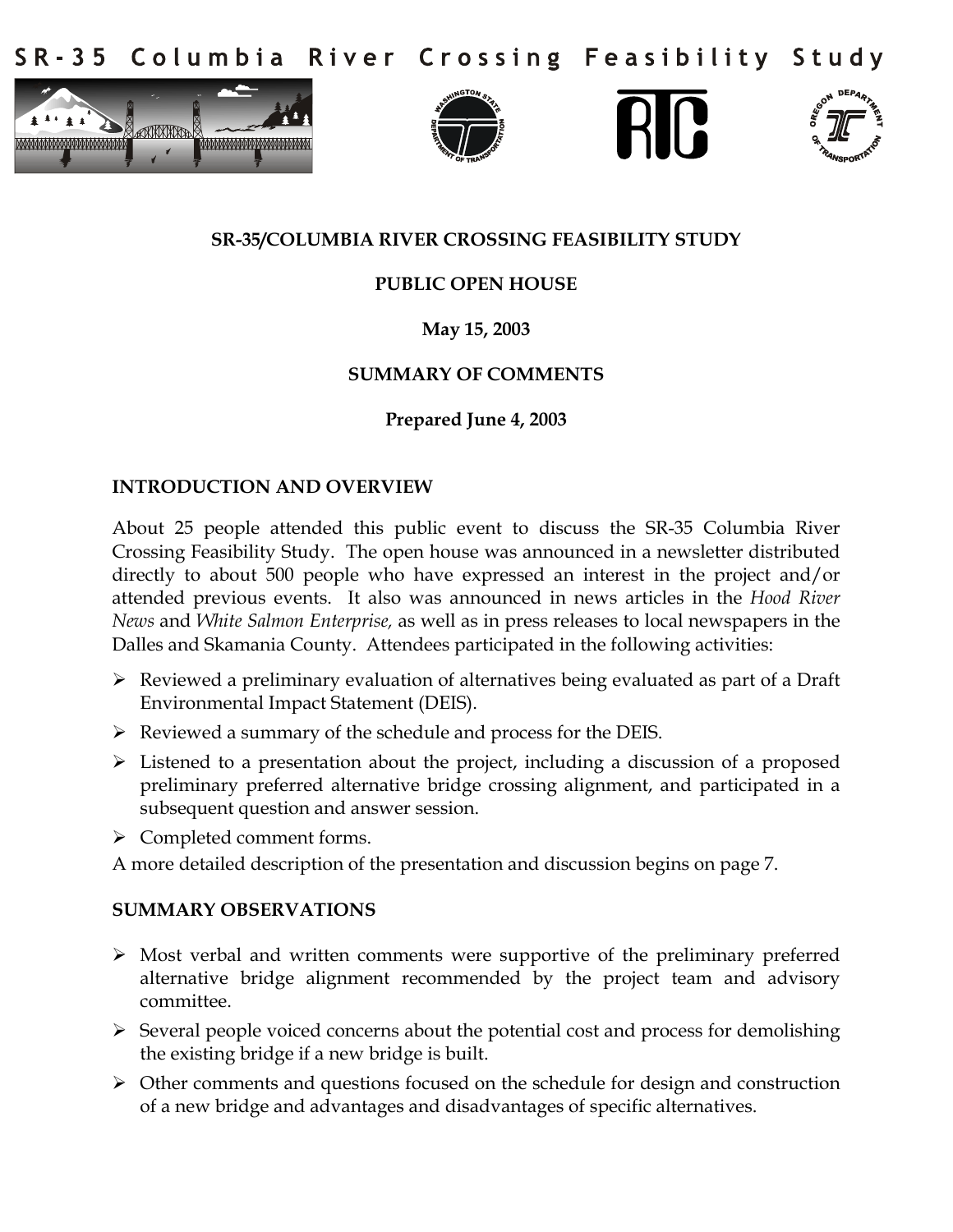Comments also were received on the financial impacts of tolls on Washington's businesses and commuters.

## **PRESENTATION**

Arnold Cogan introduced Dale Robins of the Southwest Washington Regional Transportation Council (RTC, Chuck Green of Parsons Brinckerhoff, and Paul Korsmo of Entranco. They provided participants with a brief summary and status report for the project, DEIS process, and alternatives, as well as an opportunity to ask questions or make comments.

He noted that the project was initiated by the members of local community who worked with their congressional representatives to secure a federal appropriation for the study. They currently are in the process of seeking additional federal funds in 2004 to complete a Final Environmental Impact Statement (FEIS).

During Tier 1, the project team also conducted the scoping process associated with the draft environmental impact statement (DEIS) being prepared as part of Tier 3.

During Tier 2 of the study, the consulting team, based on technical analysis and guidance from local and resource advisory committees, further narrowed the number of alternatives under consideration based on technical analysis and guidance from advisory committees, the public and Oregon and Washington DOT administrators. Next the seven alternatives and three corridors were narrowed to the three alternative alignments in a single corridor proposed for study in the DEIS.

Chuck Green described the three alignment alternatives and associated transportation impacts. He noted that the existing bridge is inadequate or substandard in terms of lane widths, lack of bicycle/pedestrian facilities and weight limits for trucks. He also discussed the following issues:

- For the EC-1 alternative, there would be potentially significant impacts to Dock Grade Road, including an additional 150 peak hour vehicle trips. These impacts would require major improvements to the road to widen it and provide an adequate base. They likely would involve some cutting into the side of the hill or filling on the downhill side of the road. The cost of these improvements has not yet been factored into the cost of this alignment alternative.
- Improvements to the intersections of Highway 35 and I-84 on the Oregon side would be needed for all alternatives. A combination of roundabouts and/or a signal at one of the ramps intersections is recommended.
- Tolls would be collected in one direction only (southbound) to address potential congestion problems with northbound bridge traffic. Toll amounts are based on an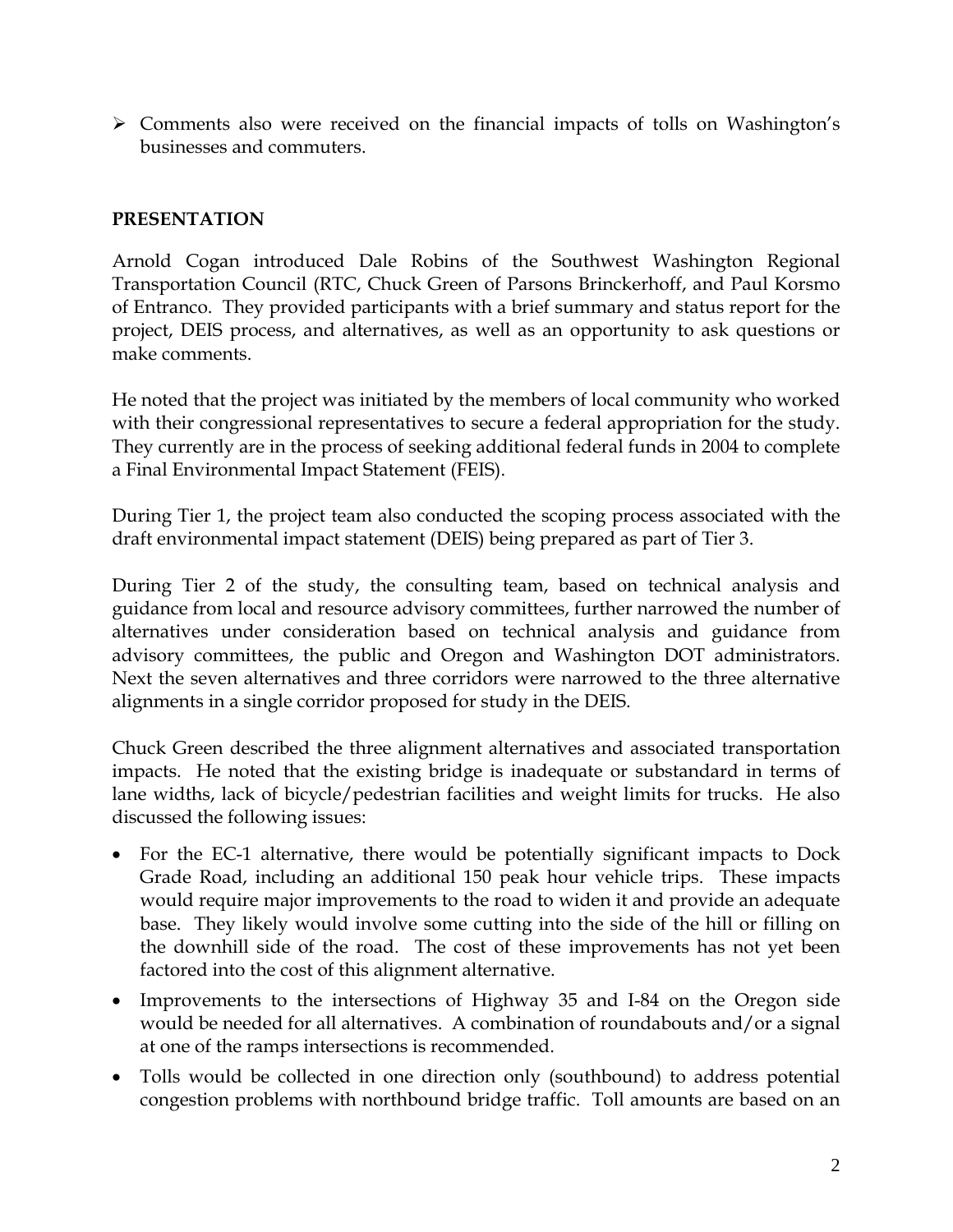earlier study of optimum toll prices for the bridge, taking into account a survey of area residents and bridge users conducted last year.

- All alternatives would result in a better level of service than the no-build alternative.
- All alternatives would result in better connectivity and mobility for bikes and pedestrians than the no-build, as the existing bridge has no bicycle or pedestrian facilities.
- All alternatives would have lower operating and maintenance costs because there would be no lift span (draw bridge section) to maintain.
- All alternatives would improve mobility for freight in comparison to the no-build alternative, as the existing bridge has substandard widths for trucks.

Paul Korsmo discussed the schedule and process for completion of a DEIS and Final Environmental Impact Statement (FEIS), as follows:

- Technical reports have been prepared evaluating environmental and other effects of the three bridge alternatives.
- Results of the technical reports will be incorporated in a DEIS for internal (state and federal agency) review and then review by the public, expected this fall (2003).
- A DEIS public hearing and comment period will take place in October or November, 2003.
- Comments from the public will be incorporated in an FEIS and Record of Decision, if they are undertaken. No funding has been secured for these activities, though a request for federal money has been submitted. If undertaken, the FEIS would be completed in 2004 or early 2005.

Next Paul summarized other findings related to environmental impacts of the alternatives, including:

- For many resources (such as air quality, water quality, impacts on fish and other aquatic species), impacts are the same or very similar for all three alternatives.
- The EC-1 alternative has higher impacts related to vegetation because of the improvements needed for Dock Grade Road in this alternative. The EC-3 alternative also would have higher impacts because of the likely need to remove a large Oak Tree on the Washington side of the river, just east of the existing bridge.
- Visual impacts would be higher for EC-1 due to improvements to Dock Grade Road.
- EC-1 would have greater impacts on existing businesses than the other two alternatives.
- For EC-1, impacts on soils would be higher due to related Dock Grade Road improvements (cutting and filling on either side of the road to widen it).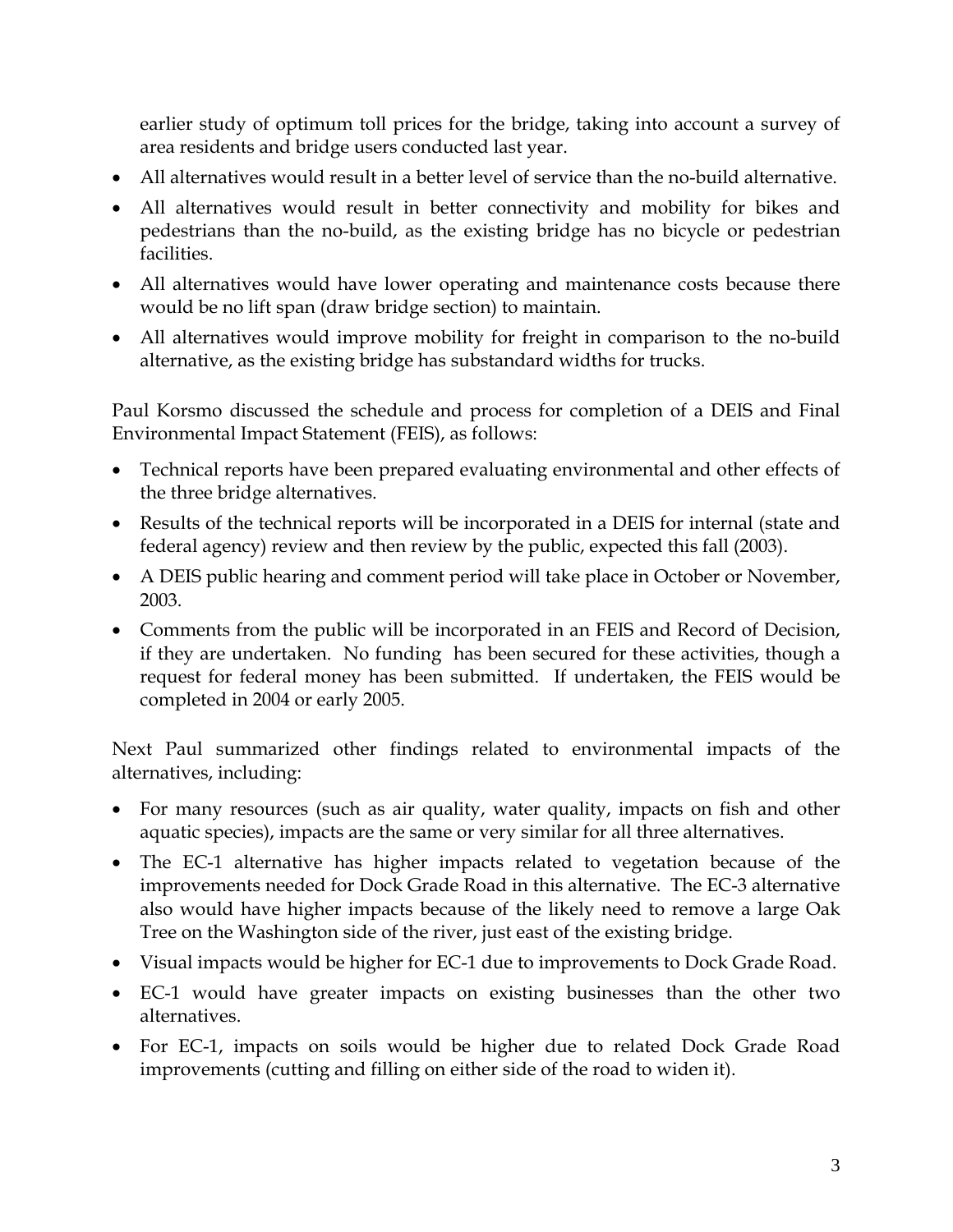- There is no substantial difference in social, "environmental justice", or recreation impacts among the three alternatives.
- EC-2 may affect existing archeological resources more than the other two alternatives.
- EC-2 also may have higher impacts on the existing Native American Treaty Fishing site, west of the existing bridge, than the other alternatives.
- EC-1 would be the most costly of the three alternatives (about 10% higher).

Based on these findings, the Management Team and project Advisory Committee have made the following recommendations related to a preferred alternative.

- The No Action alternative is not preferred as it does not meet the purpose and need for the project.
- EC-1 would not be preferred as it has the highest overall impacts.
- Although EC-2 and EC-3 have relatively minor differences, EC-2 is recommended as the preliminary preferred alternative because it would have relatively lower impacts on vegetation, existing businesses, and archeological resources.

# **QUESTIONS AND COMMENTS**

| Question: | Have you held public meetings in Oregon also?                                                                                                                                                                                                                                      |
|-----------|------------------------------------------------------------------------------------------------------------------------------------------------------------------------------------------------------------------------------------------------------------------------------------|
| Answer:   | Yes. We have alternated the locations of public meetings between Oregon and<br>Washington. All of our advisory committee meetings have been held in Hood<br>River.                                                                                                                 |
| Question: | What do H, M, L stand for on your alternatives evaluation summary?                                                                                                                                                                                                                 |
| Answer:   | $H = High$ ; $M = Medium$ , $L = Low$ .                                                                                                                                                                                                                                            |
| Question: | Which agencies are participating in this project and reviewing your technical<br>resource reports?                                                                                                                                                                                 |
| Answer:   | Federal and State environmental and other agencies such as the Oregon,<br>Washington and US Departments of Fish & Wildlife, the US Army Corps of<br>Engineers, The US Environmental Protection Agency (EPA), Washington State<br>Department of Ecology, and others.                |
| Question: | Is the project being driven by the Department of Transportation (DOT)?                                                                                                                                                                                                             |
| Answer:   | It is jointly managed by the Southwest Washington Regional Transportation<br>Council, in cooperation with the Oregon and Washington DOTs. However, it<br>began in response to local efforts including cities, counties and your Washington<br>State Congressional Representatives. |
| Question: | Have any agreements about tearing down the existing bridge been reached<br>between the Port of Hood River and any other agencies?                                                                                                                                                  |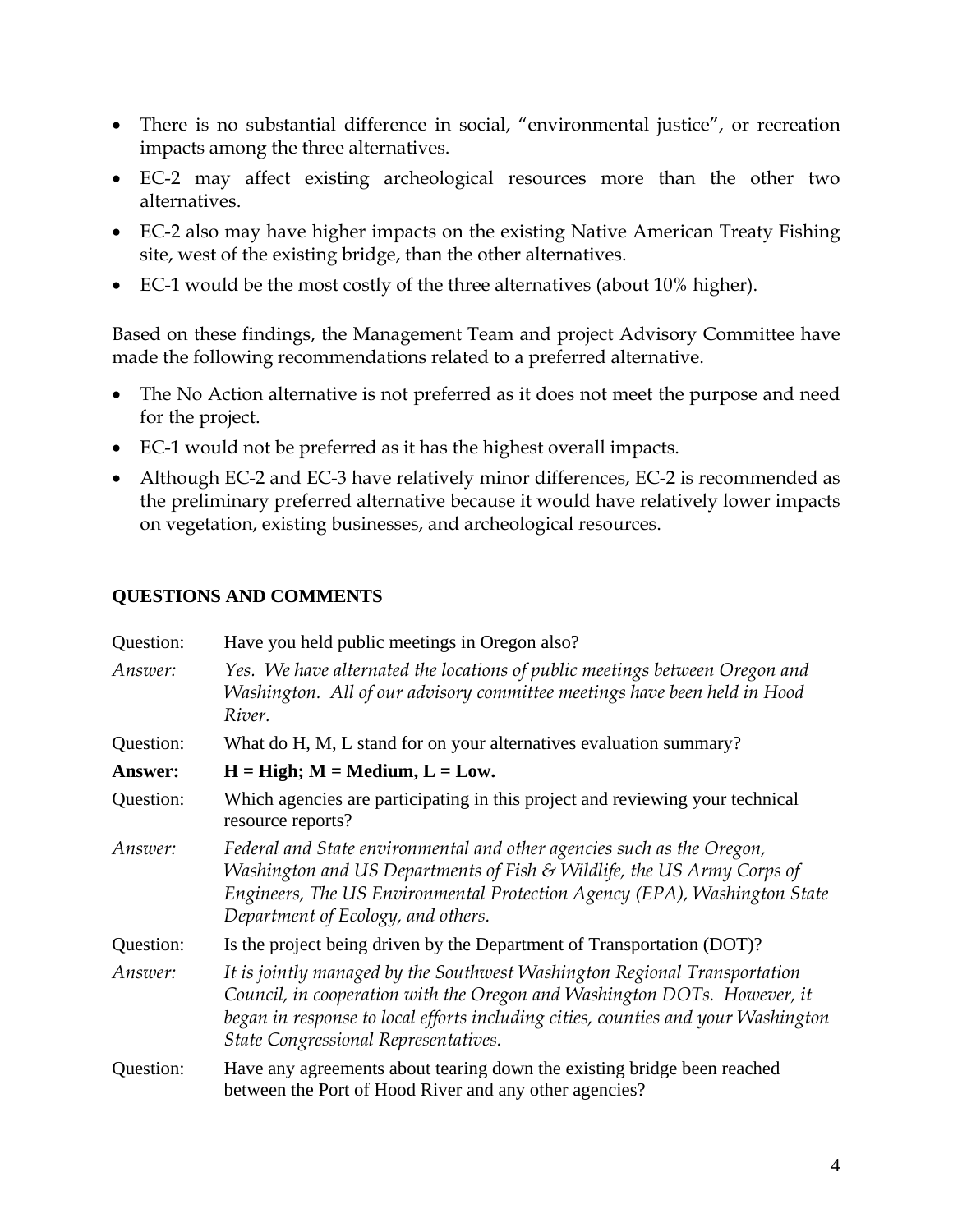| Answer:   | No.                                                                                                                                                                                                                                                                                                                                                                                                                                                                                                                                                                                                                    |
|-----------|------------------------------------------------------------------------------------------------------------------------------------------------------------------------------------------------------------------------------------------------------------------------------------------------------------------------------------------------------------------------------------------------------------------------------------------------------------------------------------------------------------------------------------------------------------------------------------------------------------------------|
| Question: | Will Port of Hood River expect payment for the existing bridge?                                                                                                                                                                                                                                                                                                                                                                                                                                                                                                                                                        |
| Answer:   | That is not known. Port expects the existing bridge to continue to operate for the<br>foreseeable future. At some point, it may become more expensive to operate and<br>maintain the bridge than can be covered by toll revenues. If this is the case, the<br>bridge may not be particularly valuable to the Port. The Port has made no<br>decisions about funding a new bridge. As part of this study, we are considering<br>increasing the toll by \$0.25 prior to construction to help pay for demolition of the<br>existing bridge or new bridge. Our cost estimates include demolition of the<br>existing bridge. |
| Question: | Will the study answer these questions?                                                                                                                                                                                                                                                                                                                                                                                                                                                                                                                                                                                 |
| Answer:   | It will identify how to pay for a new bridge.                                                                                                                                                                                                                                                                                                                                                                                                                                                                                                                                                                          |
| Question: | Would the new bridge be two lanes or larger?                                                                                                                                                                                                                                                                                                                                                                                                                                                                                                                                                                           |
| Answer:   | Our 20-year traffic forecast indicates that two-lanes will be sufficient to<br>accommodate projected traffic over that period. However, our 75-year traffic<br>forecast shows that three-lanes will be needed ultimately. Therefore, our design<br>includes the ability to expand the bridge from two to three lanes. The design also<br>includes a pedestrian/bicycle path and shoulders.                                                                                                                                                                                                                             |
| Comment:  | The EC-1 alternatives appears to create a potential bottleneck as you go from a<br>highway to a local road (Dock Grade Road).                                                                                                                                                                                                                                                                                                                                                                                                                                                                                          |
| Answer:   | Dock Grade Road would be improved to be a standard two-lane road throughout<br><i>its length.</i>                                                                                                                                                                                                                                                                                                                                                                                                                                                                                                                      |
| Comment:  | Dock Grade currently is closed in winter.                                                                                                                                                                                                                                                                                                                                                                                                                                                                                                                                                                              |
| Answer:   | Yes. This alternative would entail increased operation and maintenance costs<br>related to Dock Grade Road to keep it open during the winter.                                                                                                                                                                                                                                                                                                                                                                                                                                                                          |
| Comment:  | EC-3 is closer to the trailer park on the Washington side and result in more<br>impacts there. EC-3 also would have more impacts on the Hood River Inn from<br>noise and construction.                                                                                                                                                                                                                                                                                                                                                                                                                                 |
| Question: | What is the timeline for the Record of Decision (ROD) related to the EIS?                                                                                                                                                                                                                                                                                                                                                                                                                                                                                                                                              |
| Answer:   | We are unsure. It will depend on funding of a Final Environmental Impact<br>Statement (FEIS). If funding approved, a FEIS could be completed within $1\frac{1}{2}$<br>years along with 30% of design completed as part of the FEIS. Final design<br>could be completed concurrently with construction (known as "Design/Build") or<br>take 1-2 years prior to construction. That will be dependent on funding for design<br>and construction of a new bridge.                                                                                                                                                          |
| Question: | What is the timeframe for construction of a new bridge?                                                                                                                                                                                                                                                                                                                                                                                                                                                                                                                                                                |
| Answer:   | That is very dependent on local support and the potential for federal funding.<br>Without federal funding, it is very unlikely that this bridge will be built.                                                                                                                                                                                                                                                                                                                                                                                                                                                         |
| Question: | Who will pay for, build and operate a new bridge?                                                                                                                                                                                                                                                                                                                                                                                                                                                                                                                                                                      |
| Answer:   | It is assumed that a new bridge would be jointly owned and operated by the two<br>states (Oregon and Washington State Departments of Transportation). The toll                                                                                                                                                                                                                                                                                                                                                                                                                                                         |